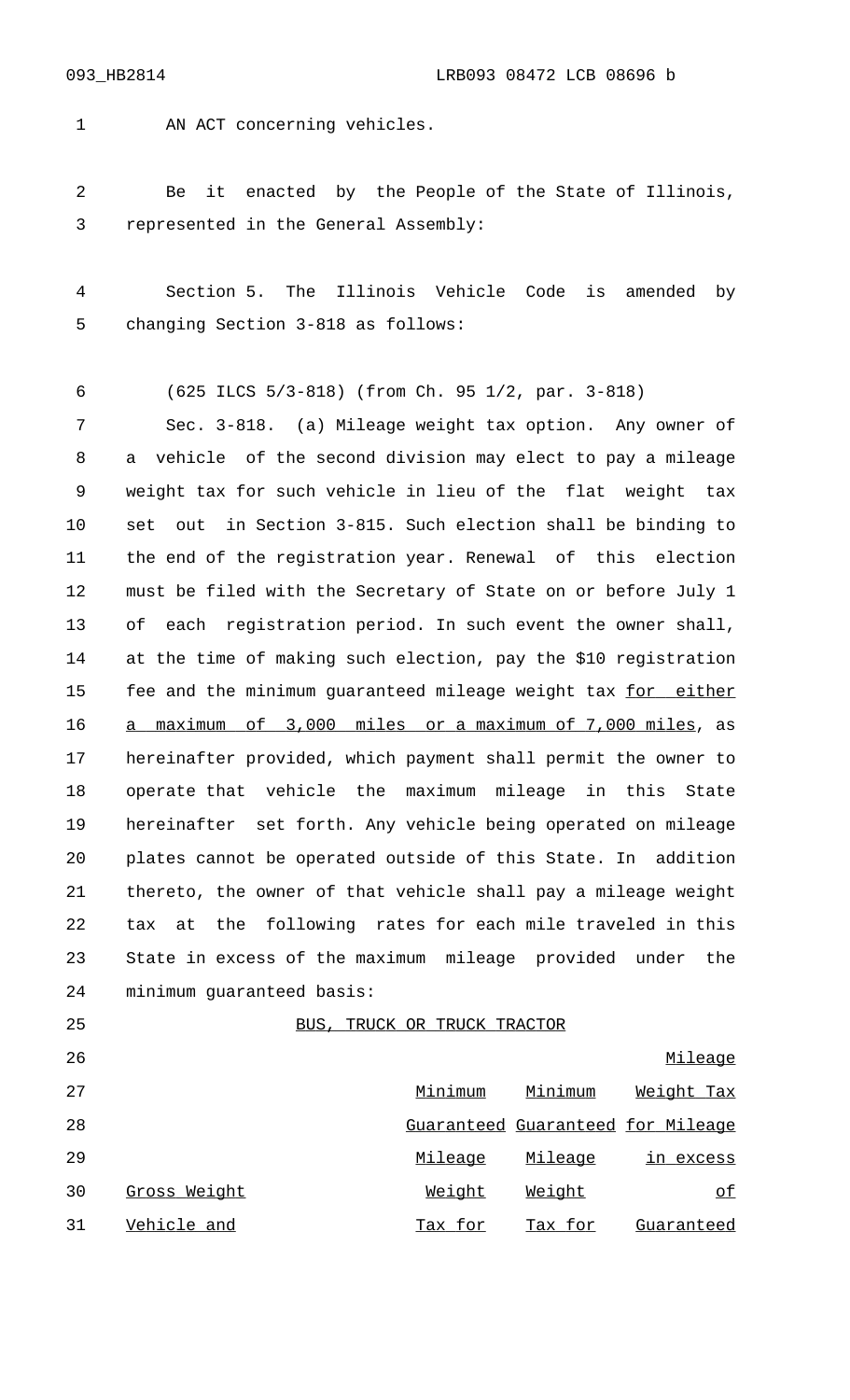| $\mathbf 1$    |                                                             |                     | 3000         | 7000                  |                   |  |
|----------------|-------------------------------------------------------------|---------------------|--------------|-----------------------|-------------------|--|
| $\overline{2}$ | Load                                                        | Class               | Maximum      | Maximum               | Mileage           |  |
| 3              |                                                             |                     | Miles        | Miles                 |                   |  |
| 4              | 12,000 lbs. or less                                         | MD                  | \$44         | <u>\$102</u>          | 26 Mills          |  |
| 5              | <u>12,001 to 16,000 lbs.</u>                                | МF                  | <u>60</u>    | 140                   | 34 Mills          |  |
| 6              | <u>16,001 to 20,000 lbs.</u>                                | МG                  | 90           | 210                   | <u>46 Mills</u>   |  |
| 7              | 20,001 to 24,000 lbs.                                       | МH                  | 101          | 235                   | 63 Mills          |  |
| 8              | <u>24,001 to 28,000 lbs.</u>                                | МJ                  | 135          | 315                   | 63 Mills          |  |
| 9              | 28,001 to 32,000 lbs.                                       | МK                  | <u>165</u>   | 385                   | 83 Mills          |  |
| 10             | 32,001 to 36,000 lbs.                                       | МL                  | 208          | 485                   | 99 Mills          |  |
| 11             | 36,001 to 40,000 lbs.                                       | ΜN                  | 264          | 615                   | <u>128 Mills</u>  |  |
| 12             | <u>40,001 to 45,000 lbs.</u>                                | МP                  | 298          | 695                   | 139 Mills         |  |
| 13             | 45,001 to 54,999 lbs.                                       | MR                  | 366          | 853                   | 156 Mills         |  |
| 14             | 55,000 to 59,500 lbs.                                       | ΜS                  | 395          | 920                   | <u>178 Mills</u>  |  |
| 15             | 59,501 to 64,000 lbs.                                       | MТ                  | 423          | 985                   | <u> 195 Mills</u> |  |
| 16             | <u>64,001 to 73,280 lbs.</u>                                | МV                  | 503          | 1,173                 | 225 Mills         |  |
| 17             | 73,281 to 77,000 lbs.                                       | МX                  | 570          | 1,328                 | 258 Mills         |  |
| 18             | 77,001 to 80,000 lbs.                                       | MZ                  | 607          | 1,415                 | $275$ Mills       |  |
| 19             |                                                             |                     | TRAILER      |                       |                   |  |
| 20             |                                                             |                     | Minimum      | Minimum               |                   |  |
| 21             |                                                             |                     |              | Guaranteed Guaranteed | <u>Mileage</u>    |  |
| 22             |                                                             |                     | Mileage      | Mileage               | <u>Weight Tax</u> |  |
| 23             | Gross Weight                                                |                     | Weight       | Weight                | for Mileage       |  |
| 24             | Vehicle and                                                 |                     | Tax for      | <u>Tax for</u>        | in excess         |  |
| 25             | Gross Weight                                                |                     | 3000         | 7000                  | of                |  |
| 26             | Vehicle and                                                 |                     | Maximum      | Maximum               | <u>Guaranteed</u> |  |
| 27             | <b>Load</b>                                                 | <u>Class</u>        | <u>Miles</u> | Miles                 | Mileage           |  |
| 28             | 14,000 lbs. or less                                         | ME                  | \$45         | \$105                 | 31 Mills          |  |
| 29             | 14,001 to 20,000 lbs.                                       | <u>МF</u>           | 68           | 158                   | 36 Mills          |  |
| 30             | <u>20,001 to 36,000 lbs.</u>                                | $\overline{\rm ML}$ | 232          | 540                   | 103 Mills         |  |
| 31             | 36,001 to 40,000 lbs.                                       | МM                  | 321          | 750                   | 150 Mills         |  |
| 32             | Once each 12-month period the owner shall certify to the    |                     |              |                       |                   |  |
| 33             | Secretary of State at a time and on forms determined by the |                     |              |                       |                   |  |
| 34             | Secretary of State the miles traveled by the vehicle in the |                     |              |                       |                   |  |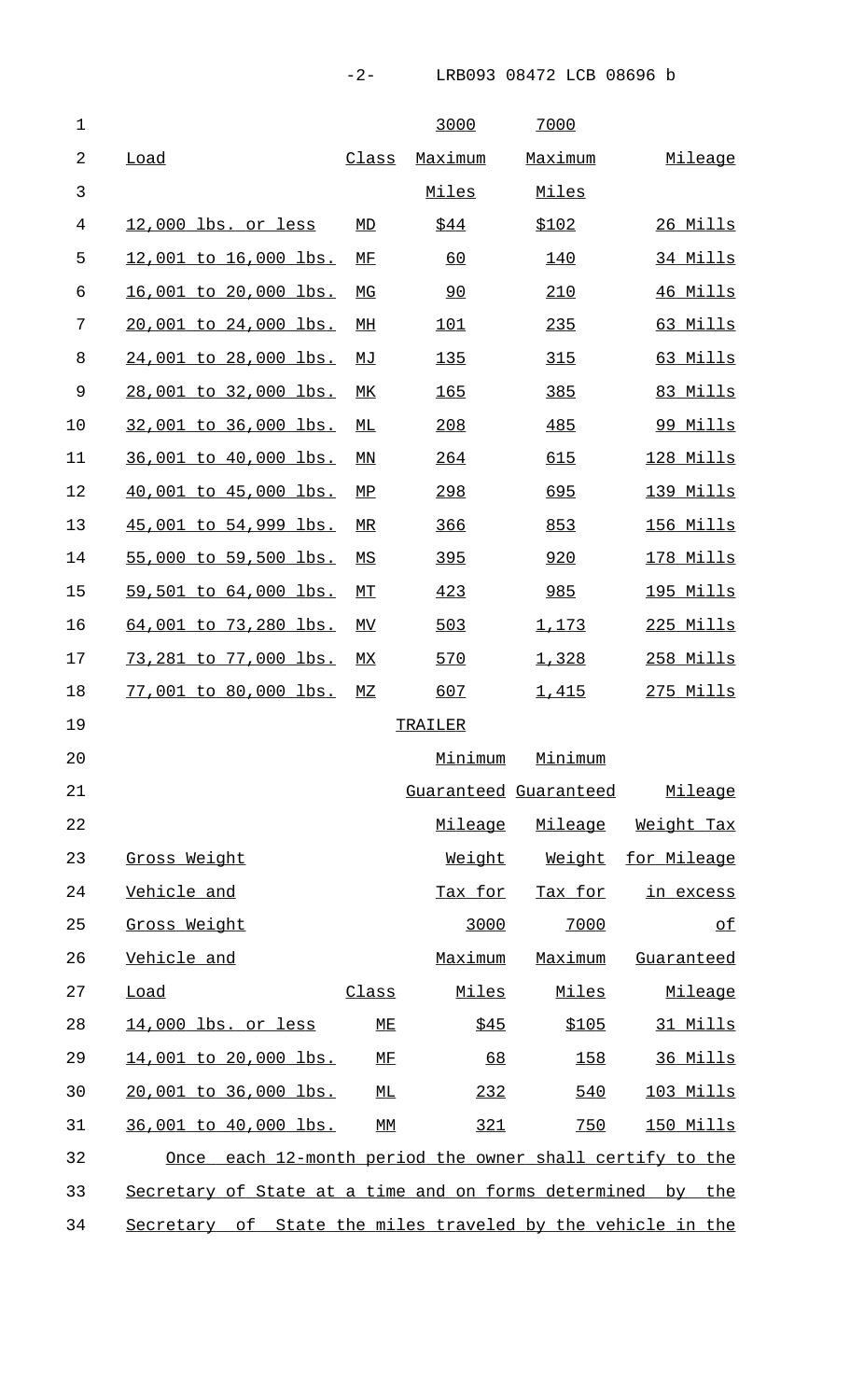| $\mathbf 1$    | preceding period.                                                          |                     |                      |                            |                                  |  |
|----------------|----------------------------------------------------------------------------|---------------------|----------------------|----------------------------|----------------------------------|--|
| $\overline{2}$ | BUS--TRUCK-OR-TRUCK-TRACTOR                                                |                     |                      |                            |                                  |  |
| 3              |                                                                            |                     |                      | Maximum                    | Mileage                          |  |
| $\overline{4}$ |                                                                            |                     | Minimum              | Mileage                    | Weight-Tax                       |  |
| 5              |                                                                            |                     | Guaranteed Permitted |                            | for-Mileage                      |  |
| 6              | Gross-Weight                                                               |                     | Mileage              | Under                      | in-excess-of                     |  |
| 7              | Vehicle-and                                                                |                     | Weight               | Guaranteed                 | Guaranteed                       |  |
| 8              | Lead                                                                       | $C_{\texttt{lass}}$ | Tax                  | Tax                        | Mileage                          |  |
| $\mathsf 9$    | $12,000 - 1$ bs.-or-less                                                   | MĐ                  | \$73                 | $5 - \theta \theta \theta$ | $26 - M \pm 11s$                 |  |
| 10             | $12,001-t0-16,000-1$ bs.                                                   | ΜF                  | 120                  | 6,000                      | $34-M\pm\pm\pm s$                |  |
| 11             | $16,001-t0-20,000-1$ bs.                                                   | МG                  | 180                  | 6,000                      | $46 - M \pm 11s$                 |  |
| 12             | $2\theta$ , $\theta\theta$ 1-to-24, $\theta\theta\theta$ -lbs.             | MH                  | 235                  | 6,7000                     | $63 - M \pm 11s$                 |  |
| 13             | $24,001 - 50 - 28,000 - 10s$ .                                             | МJ                  | 315                  | 7,000                      | $63 - M \pm 11s$                 |  |
| 14             | $28,001 - 50 - 32,000 - 100.$                                              | МK                  | 385                  | 7,000                      | $83 - M \pm 11s$                 |  |
| 15             | $327001 - 50 - 367000 - 100$                                               | MЬ                  | 485                  | 7,000                      | $99 - M \pm 11s$                 |  |
| 16             | $36,001 - 50 - 40,000 - 10s$ .                                             | МŊ                  | 615                  | 7,000                      | $128 - M \pm 11s$                |  |
| 17             | $40,001-t0-45,000-1$ bs.                                                   | ΜP                  | 695                  | 7,000                      | $139 - M \pm 11s$                |  |
| 18             | $45,001 - 50 - 54,999 - 105.$                                              | ΜR                  | 853                  | 7,000                      | $156 - M \pm 11s$                |  |
| 19             | $55,000 - 59,500 - 105.$                                                   | MS                  | 920                  | 7,000                      | $178 - M \pm 11s$                |  |
| 20             | $59,501 - 50 - 64,000 - 10s$ .                                             | МŦ                  | 985                  | 7,000                      | $195 - M \pm 11s$                |  |
| 21             | $64,001-t0-73,280-tbs.$                                                    | ΜA                  | 1,173                | 77000                      | $225 - M \pm \pm \pm s$          |  |
| 22             | $73,281 - 6 - 77,000 - 10s$                                                | МX                  | 1,328                | 77000                      | $258 - M \pm \pm \pm s$          |  |
| 23             | $77,001 - \text{to} -80,000 - \text{h}$ s.                                 | МZ                  | 1,415                | 77000                      | $275 - M \pm \pm \pm s$          |  |
| 24             |                                                                            |                     | <b>TRAILER</b>       |                            |                                  |  |
| 25             |                                                                            |                     |                      | Maximum                    | Mileage                          |  |
| 26             |                                                                            |                     | Minimum              | Mileage                    | Weight-Tax                       |  |
| 27             |                                                                            |                     |                      |                            | Guaranteed Permitted for-Mileage |  |
| 28             | Gross-Weight                                                               |                     | Mileage              |                            | Under in-excess-of               |  |
| 29             | Vehicle-and                                                                |                     |                      | Weight Guaranteed          | Guaranteed                       |  |
| 30             | Lead                                                                       | $C_{\texttt{lass}}$ | Tax                  | Tax                        | Mileage                          |  |
| 31             | $14,000 - 1$ bs--or-less                                                   | MЕ                  | \$75                 | 5,000                      | $31 - M \pm 11s$                 |  |
| 32             | $147001 - 50 - 20700 - 100$                                                | ΜF                  | 135                  | 6,000                      | $36 - M \pm 11s$                 |  |
| 33             | $2\theta$ , $\theta$ $\theta$ $1$ -to-36, $\theta$ $\theta$ $\theta$ -lbs. | MЬ                  | 540                  | 7,000                      | $103 - M \pm 11s$                |  |
| 34             | $36,001 - 50 - 40,000 - 10s$ .                                             | MМ                  | 750                  | 7,000                      | $150 - M \pm 11s$                |  |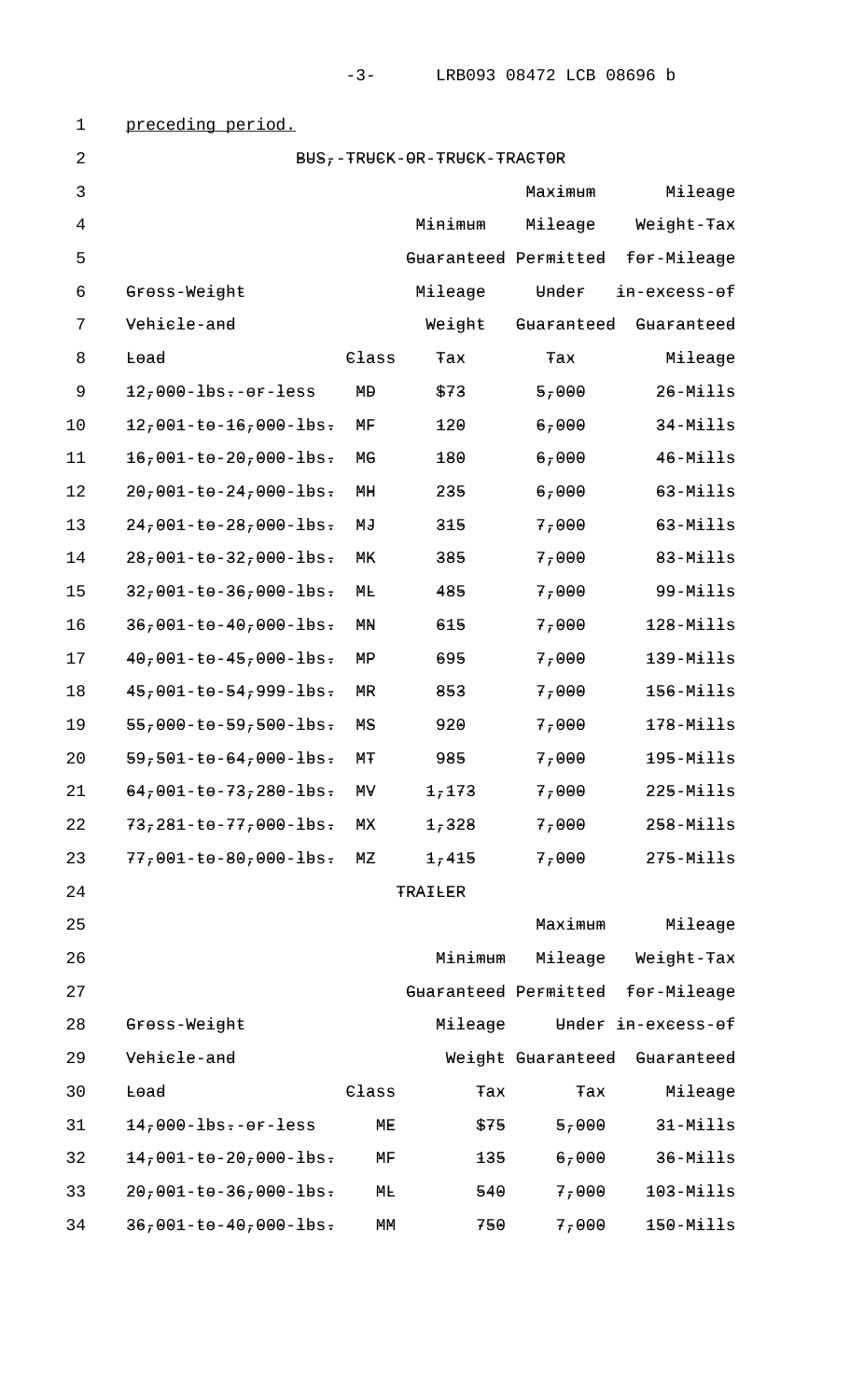(a-1) A Special Hauling Vehicle is a vehicle or combination of vehicles of the second division registered under Section 3-813 transporting asphalt or concrete in the plastic state or a vehicle or combination of vehicles that are subject to the gross weight limitations in subsection (b) of Section 15-111 for which the owner of the vehicle or combination of vehicles has elected to pay, in addition to the registration fee in subsection (a), \$125 to the Secretary of State for each registration year. The Secretary shall designate this class of vehicle as a Special Hauling Vehicle.

 In preparing rate schedules on registration applications, the Secretary of State shall add to the above rates, the \$10 registration fee. The Secretary may decline to accept any renewal filed after July 1st.

 The number of axles necessary to carry the maximum load provided shall be determined from Chapter 15 of this Code.

 Every owner of a second division motor vehicle for which he has elected to pay a mileage weight tax shall keep a daily record upon forms prescribed by the Secretary of State, showing the mileage covered by that vehicle in this State. Such record shall contain the license number of the vehicle and the miles traveled by the vehicle in this State for each day of the calendar month. Such owner shall also maintain records of fuel consumed by each such motor vehicle and fuel purchases therefor. On or before the 10th day of January and July the owner shall certify to the Secretary of State upon forms prescribed therefor, summaries of his daily records which shall show the miles traveled by the vehicle in this State during the preceding 6 months and such other information as the Secretary of State may require. The daily record and fuel records shall be filed, preserved and available for audit for a period of 3 years. Any owner filing a return hereunder shall certify that such return is a true, correct and complete return. Any person who willfully makes a